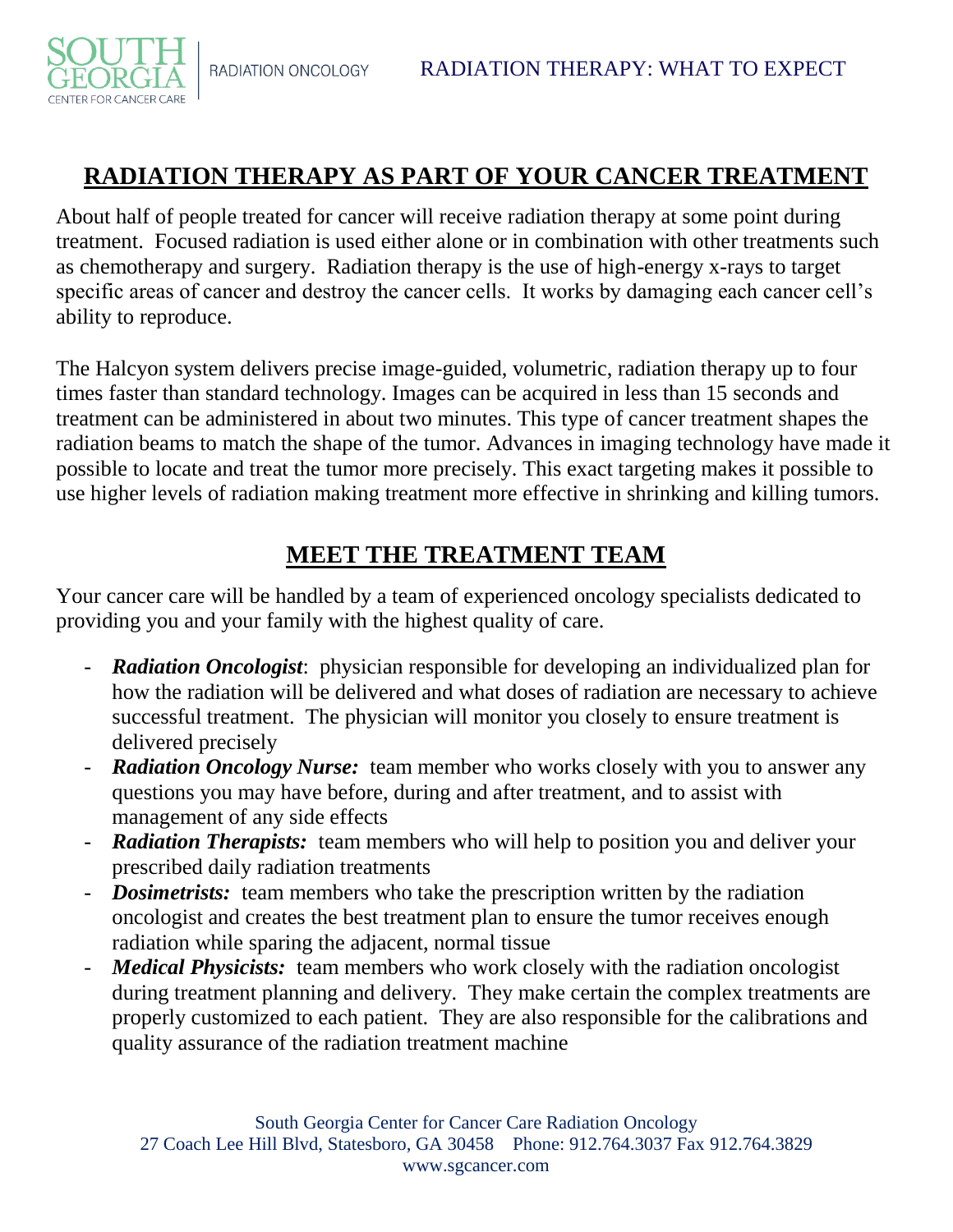CENTER FOR CANCER CARE

# **WILL MY INSURANCE COVER RADIATION TREATMENT?**

We are committed to helping you and your family have full access to all cancer services. Most insurance plans are accepted. Our team of front office experts will retrieve authorization for your treatment plan prior to the start of your treatment. If you have any questions regarding your insurance carrier, please contact our patient insurance specialist.

## **WHAT TO EXPECT BEFORE TREATMENT: CT SIMULATION**

During your first visit, your radiation oncologist will evaluate your medical history and conduct a physical examination to assess your clinical condition as well as the extent of disease. During this consultative visit, your will discuss the benefits of, and possible risks associated with radiation therapy and if you are an appropriate candidate for treatment.

Once it is determined that radiation will be used as part or all of your cancer treatment, it is necessary to carefully plan your therapy. This process is called CT simulation. This planning session is about 30 minutes to an hour in length. You may hear your team call it a "sim" or "CT sim" Here are the details:

- Utilizing a CT scanner to determine where the cancer is for precise therapy planning. In some cases, your radiation oncologist may also order a PET/CT and/or MRI
- Your therapists measure and mark the areas receiving radiation
- Your therapists place you in the exact position in which you will be receiving your radiation treatment
- Your therapists will create devices and molds to securely hold you in the necessary treatment position. This is painless.
- Your therapists will mark your body with implanted markers or tattoos to best target the tumor
- Take special care not to remove the ink marks on the skin